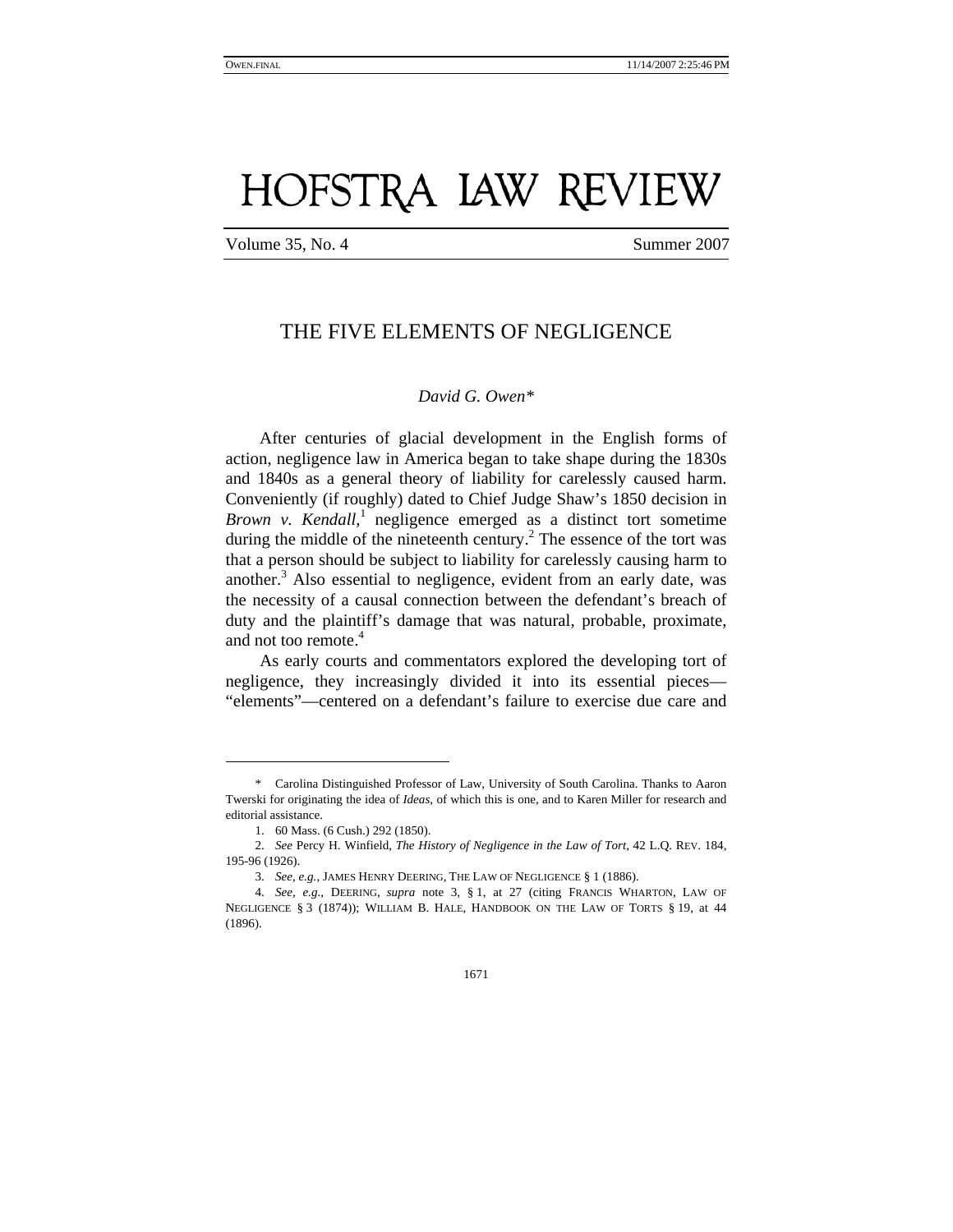#### 1672 *HOFSTRA LAW REVIEW* [Vol. 35:1671

the plaintiff's proximately resulting harm.<sup>5</sup> As negligence law proceeded to evolve, its elements were stated in a variety of ways, but most courts<sup>6</sup> and commentators<sup>7</sup> in time came to assert that it contains four elements. In perhaps its most conventional current iteration, negligence is formulated in terms of duty, breach, cause, and damage.<sup>8</sup> Yet, courts and commentators continue to disagree on what the four elements should contain, on just how the various ideas recognized as essential to negligence claims should be stuffed into the four pigeonholes.<sup>9</sup> Many courts frame the law of negligence within three elements—duty, breach, and proximately caused harm.<sup>10</sup> And at least one court has reduced the

 10. Nearly twenty jurisdictions organize negligence in a three-element construct. *See, e.g.*, Ford Motor Co. v. Rushford, 868 N.E.2d 806, 810 (Ind. 2007) ("To prevail on a claim of negligence, a plaintiff is required to prove: (1) a duty owed by the defendant to the plaintiff; (2) a breach of that duty by the defendant; and (3) an injury to the plaintiff proximately caused by the

<sup>5.</sup> *See, e.g.*, H. GERALD CHAPIN, HANDBOOK ON THE LAW OF TORTS § 105, at 501 (1917) ((1) duty, (2) breach, and (3) resulting injury); HALE, *supra* note 4, § 227, at 449 (1896) ("The essential elements of actionable negligence are: (a) Failure to exercise commensurate care, involving (b) A breach of duty, resulting proximately in (c) Damage to plaintiff.").

 <sup>6.</sup> Our review of recent supreme court decisions reveals four elements (sometimes listed without enumeration) in Alabama, Alaska, Arizona, Arkansas, Colorado, Connecticut, Florida, Georgia, Hawaii, Idaho, Iowa, Maine, Maryland, Massachusetts, Michigan, Minnesota, Mississippi, Montana, Nebraska, Nevada, Pennsylvania, Rhode Island, South Carolina, South Dakota, Utah, Washington, West Virginia, Wisconsin, and Wyoming, for a total of nearly thirty current fourelement states.

<sup>7.</sup> *See, e.g.*, KENNETH S. ABRAHAM, THE FORMS AND FUNCTIONS OF TORT LAW 46 (2d ed. 2002); RICHARD A. EPSTEIN, TORTS § 5.1, at 109 (1999); W. PAGE KEETON, DAN B. DOBBS, ROBERT E. KEETON & DAVID G. OWEN, PROSSER AND KEETON ON THE LAW OF TORTS § 30, at 164 (5th ed. 1984); John C.P. Goldberg & Benjamin C. Zipursky, *The Restatement (Third) and the Place of Duty in Negligence Law*, 54 VAND. L. REV. 657, 658 (2001).

<sup>8.</sup> *See, e.g.*, Winn v. Posades, 913 A.2d 407, 411 (Conn. 2007); Durham v. HTH Corp., 870 A.2d 577, 579 (Me. 2005); Brown v. Brown, 739 N.W.2d 313 (Mich. 2007); Paz v. Brush Engineered Materials, Inc., 949 So. 2d 1, 3 (Miss. 2007); Barr v. Great Falls Int'l Airport Auth., 107 P.3d 471, 477 (Mont. 2005); Avery v. Diedrich, 734 N.W.2d 159, 164 (Wis. 2007).

<sup>9.</sup> *See, e.g.*, Raleigh v. Performance Plumbing & Heating, Inc., 130 P.3d 1011, 1015 (Colo. 2006) ("(1) the existence of a legal duty to the plaintiff; (2) the defendant breached that duty; (3) the plaintiff was injured; and (4) the defendant's breach of duty caused the injury") (citations omitted); Bhakta v. County of Maui, 124 P.3d 943, 956 (Haw. 2005) ((1) duty; (2) breach; (3) a "reasonably close causal connection between the conduct and the resulting injury;" and (4) damage); State Farm Fire & Cas. v. Aquila Inc., 718 N.W.2d 879, 887 (Minn. 2006) ((1) a duty of care; (2) breach; (3) injury; and (4) breach as the proximate cause of the injury); Farabaugh v. Pa. Turnpike Comm'n, 911 A.2d 1264, 1272-73 (Pa. 2006) ("(1) a duty of care; (2) the breach of the duty; (3) a causal connection between the conduct and the resulting injury; and (4) actual loss or damage resulting to the plaintiff"); Jenkins v. CSX Transp., Inc., 649 S.E.2d 294, 302 (W. Va. 2007) ("'duty, breach, foreseeability, and causation'") (citation omitted).

A minority of four-element states modify the causation element with "proximate" or "legal." *See, e.g.*, Jones Food Co. v. Shipman, No. 1051322, 2006 WL 3718254, at \*5 (Ala. 2006) ("proximate"); Jordan v. State *ex rel.* Dep't of Motor Vehicles & Pub. Safety, 110 P.3d 30, 51 (Nev. 2005) ("legal").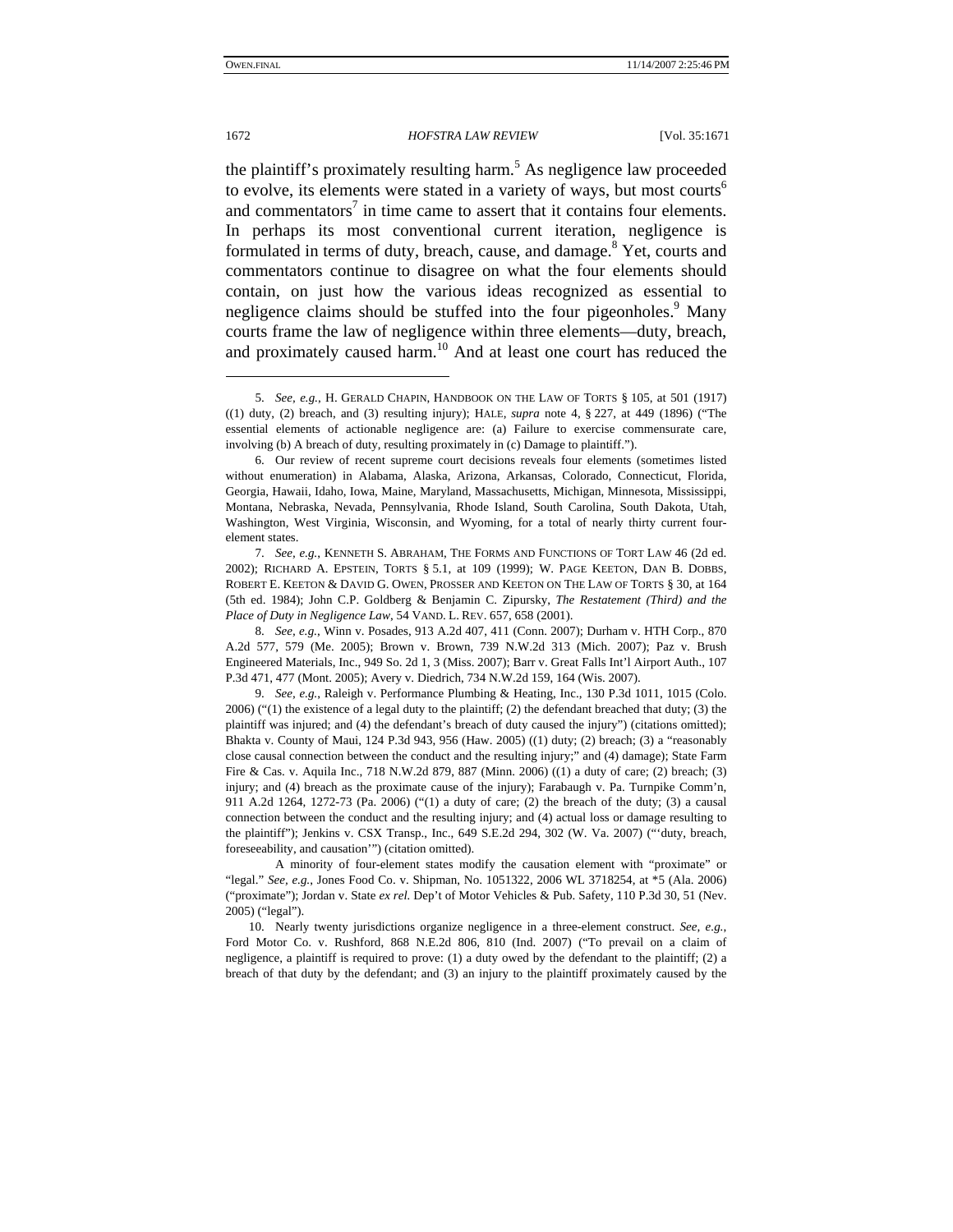2007] *THE FIVE ELEMENTS OF NEGLIGENCE* 1673

element count to two.<sup>11</sup> More completely, two courts,<sup>12</sup> some commentators,<sup>13</sup> and the *Restatement (Third) of Torts*<sup>14</sup> attribute element status to *five* essential aspects of negligence, the standard four above plus proximate cause. My thesis here is that the latter, five-element formulation is best. This is because each of the five components is complex and conceptually distinct, and because all must coexist or a negligence claim will fail.

Disputes over how the elements of negligence should be formulated arise every generation or so when the American Law Institute "restates" the law of torts, which is what it is doing now.<sup>15</sup> Normally, most courts and commentators have other (arguably more important) fish to fry and little interest in trifling with how one element or another should be conceived or phrased. Yet the outline of a tort structures how lawyers frame specific issues, which affects how scholars conceive and critique the law and how judges apply it to cases they decide. Thus, how the components of negligence are formulated is important to an elemental understanding of the nature of this tort and how it properly should be applied.

The standard four-element account of negligence—as duty, breach, cause, and damage—misleadingly conflates two distinct ideas that too often are linked uncomfortably together under the umbrella term,

breach.") (citation omitted); Stein v. Asheville City Bd. of Educ., 626 S.E.2d 263, 267 (N.C. 2006) ("(1) a legal duty; (2) a breach thereof; and (3) injury proximately caused by the breach").

 <sup>11.</sup> White v. Mattera, 814 A.2d 627, 631 (N.J. 2003) ("'[T]here are two essential elements of a cause of action based on the alleged negligence of a tortfeasor which must exist . . . , namely, the act of negligence itself and a consequential injury resulting therefrom.'") (citations omitted).

<sup>12.</sup> *See* Detraz v. Lee, 950 So. 2d 557, 562 (La. 2007) ((1) duty; (2) breach; (3) cause-in-fact; (4) legal cause; and (5) damages); Naifeh v. Valley Forge Life Ins. Co., 204 S.W.3d 758, 771 (Tenn. 2006) ((1) duty; (2) breach; "(3) injury; (4) causation in fact; and (5) proximate, or legal, cause") (citation omitted).

<sup>13.</sup> *See, e.g.*, DAN B. DOBBS, THE LAW OF TORTS § 114, at 269 (2000); THOMAS C. GALLIGAN, PHOEBE A. HADDON, FRANK L. MARAIST, FRANK MCCLELLAN, MICHAEL L. RUSTAD, NICOLAS P. TERRY & STEPHANIE M. WILDMAN, TORT LAW: CASES, PERSPECTIVES, AND PROBLEMS 167 (4th ed. 2007).

 <sup>14.</sup> *See infra* note 15.

 <sup>15.</sup> In 1996, the American Law Institute commissioned a *Restatement (Third) of Torts: General Principles*, eventually renamed the *Restatement (Third) of Torts: Liability for Physical and Emotional Harm*, that now is close to completion. The *Third Restatement*'s most recent draft of the section on negligence liability states "the five elements of a prima facie case for negligence" as "duty," "failure to exercise reasonable care," "factual cause," "physical harm," and "harm within the scope of liability (which historically has been called 'proximate cause')." RESTATEMENT (THIRD) OF TORTS: LIABILITY FOR PHYSICAL HARM § 6, "Liability for Negligent Conduct," cmt. b at 79-80 (Proposed Final Draft No. 1 2005).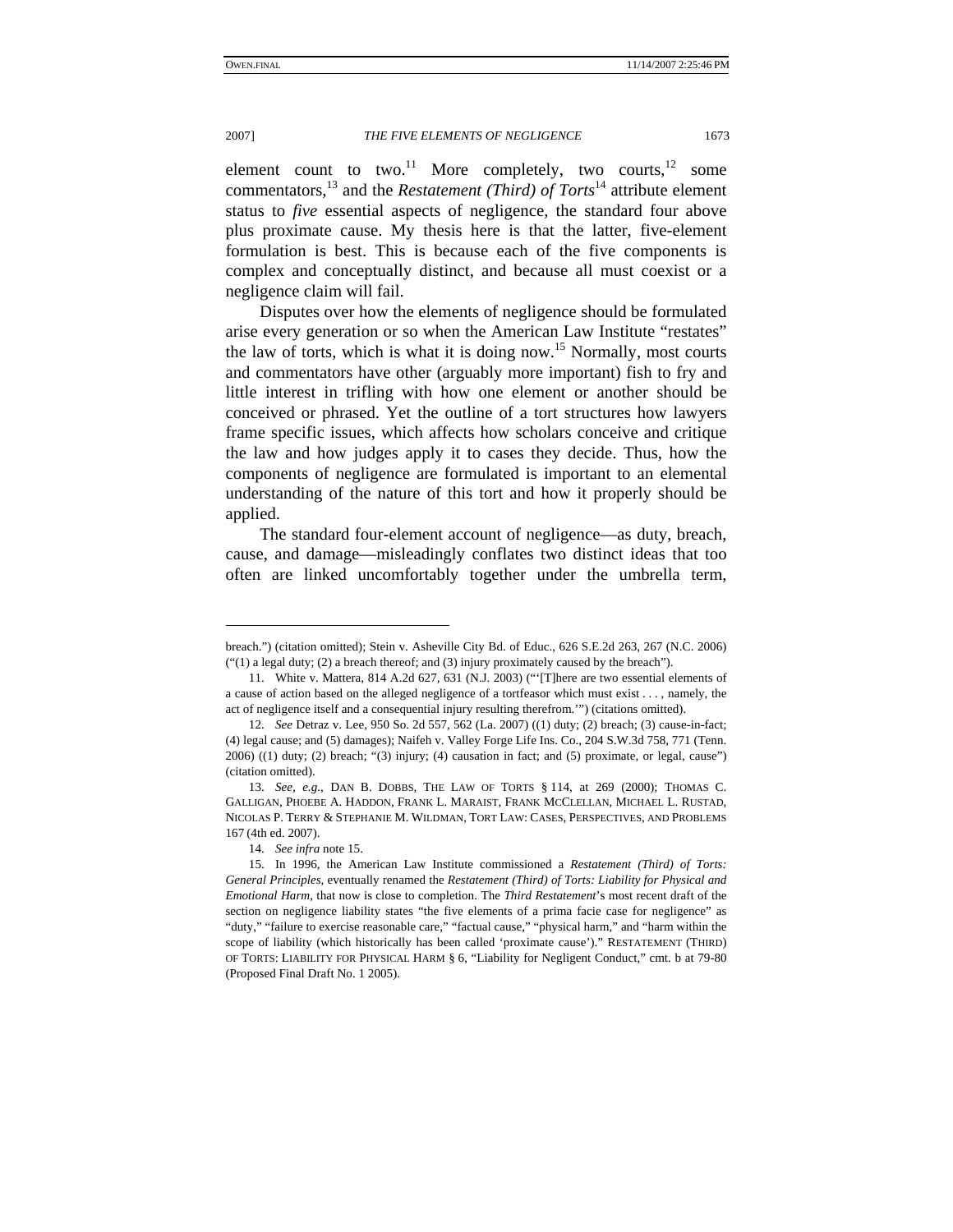"cause": *factual* causation and *proximate* cause.<sup>16</sup> The first of these two intertwined requirements of the negligence tort, "cause in fact," concerns the question whether a cause-and-effect relationship between the defendant's wrong and the plaintiff's harm actually exists—the existence *vel non* of an actual, *factual* link between the defendant's breach of duty and the plaintiff's possibly resulting damage. The second issue, "proximate cause," assumes the existence of actual causation and inquires into whether the relationship between the wrong and harm was sufficiently close—whether the causal link was *proximate* rather than remote. No doubt these two peas reside together in the same pod, yet they remain two separate peas.

Surely it is not wrong to group the requirements of negligence into two, or three, or four elements instead of five, for there is nothing absolute in how the elements should be numbered or defined. At an existential level, what is most important is not the number of elements but their content, how negligence law is best conceived.<sup>17</sup> But at a level of practical understanding, how a tort is formulated is of real importance, for it clusters and defines the boundaries of the substantive ideas themselves. Negligence thus is most usefully stated as comprised of five, not four, elements: (1) duty, (2) breach, (3) cause in fact, (4) proximate cause, and (5) harm, each of which is briefly here explained.

# 1. DUTY

Duty, obligation of one person to another, flows from millennia of social customs, philosophy, and religion. Serving as the glue of society, duty is the thread that binds humans to one another in community. Duty

 $\overline{a}$ 

 <sup>16.</sup> Occasionally courts mitigate the confusion by revealing the conflation. *See, e.g.*, Ulwick v. DeChristopher, 582 N.E.2d 954, 958 (Mass. 1991) ("'duty, breach of duty (or, the element of negligence), causation (actual and proximate) and damages'") (citations omitted). Of course, decreasing the number of elements from four to three, or even two, aggravates the conflation confusion.

 <sup>17.</sup> For this reason, perhaps, many decisions state the elements without enumeration. *See, e.g.*, Morris v. De La Torre, 113 P.3d 1182, 1184 (Cal. 2005) ("In order to prevail in an action based upon a defendant's alleged negligence, a plaintiff must demonstrate that the defendant owed the plaintiff a legal duty, that the defendant breached the duty, and that the breach was a proximate or legal cause of his or her injuries.") (citation omitted); Forsythe v. Clark USA, Inc., 864 N.E.2d 227, 232 (Ill. 2007) ("[F]or negligence, plaintiffs must show that defendant owed and breached a duty of care, proximately causing the plaintiff's injury.") (citation omitted); Spencer v. Health Force, Inc., 107 P.3d 504, 510 (N.M. 2005) ("'[A] negligence claim requires the existence of a duty from a defendant to a plaintiff, breach of that duty, which is typically based upon a standard of reasonable care, and the breach being a proximate cause and cause in fact of the plaintiff's damages.'") (citation omitted).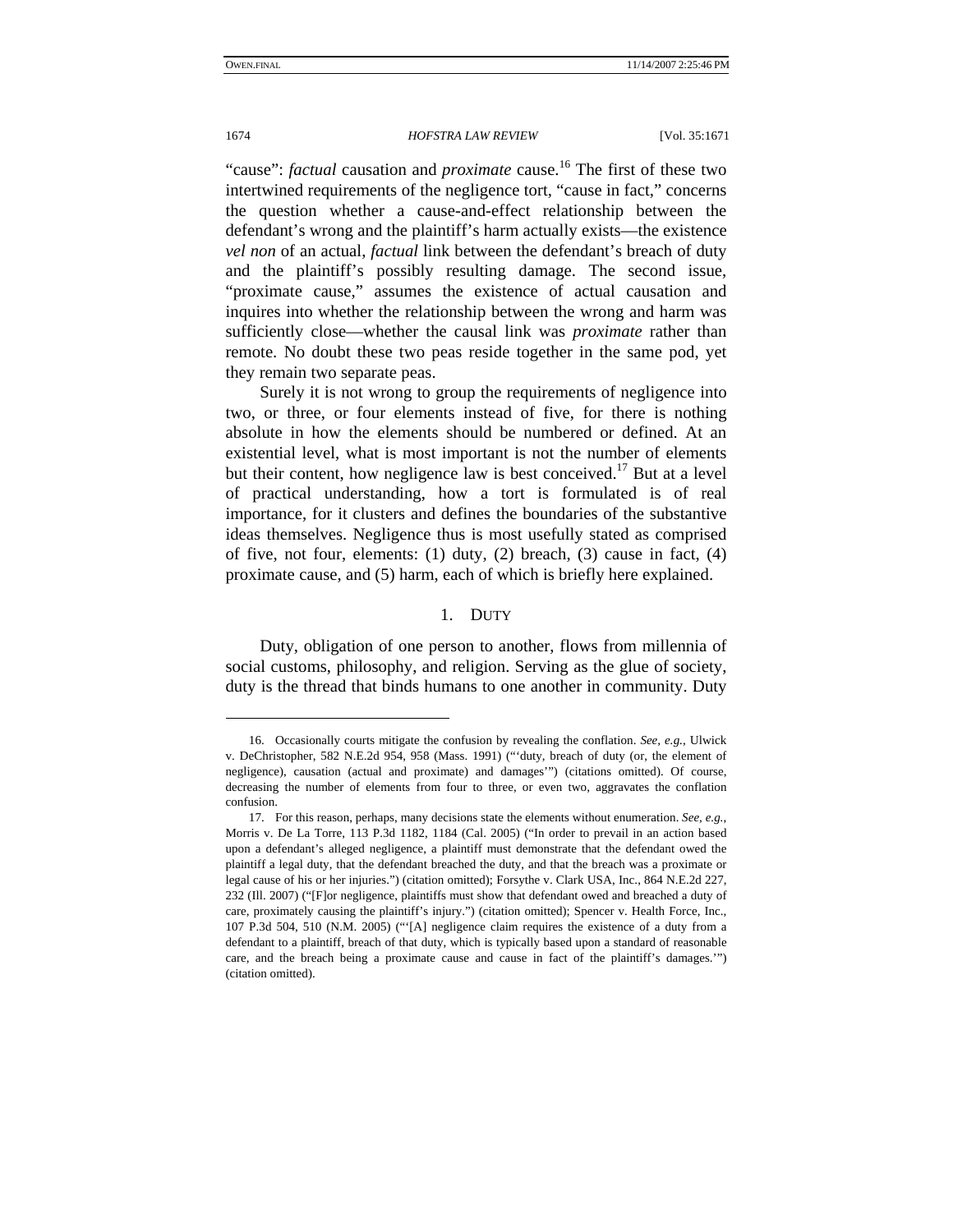2007] *THE FIVE ELEMENTS OF NEGLIGENCE* 1675

constrains and channels behavior in a socially responsible way before the fact, and it provides a basis for judging the propriety of behavior thereafter.<sup>18</sup>

At bottom, negligence law assesses human choices to engage in harmful conduct as proper or improper. Because choices are deemed improper only if they breach a preexisting obligation to avoid and repair carelessly inflicted harms to others, duty gives definitional coherence to the negligence inquiry. Serving in this manner as the foundational element of a negligence claim, duty provides the front door to recovery for the principal cause of action in the law of torts: Every negligence claim must pass through the "duty portal" that bounds the scope of tort recovery for accidental harm.

In defining the maximum extent to which people are to be held accountable for their damaging misdeeds in differing contexts, duty balances the interests of certain classes of potential victims in security from certain types of harm, on the one hand, against the interests of certain classes of actors in freedom of action, on the other. This balance of interests controls the extent to which courts close the door on categories of problems at the edge of tort law or, instead, pass such "border problems" through to juries for determination. How strongly duty rules are framed controls the extent to which negligence lawsuits of various types are approved for full adjudication or are instead summarily ejected from the judicial system. Weaker no-duty rules funnel more disputes at the margin of negligence law into local courtrooms for possible redress while stronger no-duty rules force the victims of such disputes to absorb their injuries themselves or seek relief from insurance providers and other institutions beyond the courts.

Thus, the duty/no-duty element provides an important screening mechanism for excluding types of cases that are inappropriate for negligence adjudication. Among the recurring categories of cases where careless conduct does not always give rise to liability for resulting harm, where negligence claims may be barred or limited, are those involving harm to third parties that may result from the negligence of certain types of actors, such as manufacturers, professionals, employers, social hosts, and probation officers; harm to unborn children; harm that landowners may cause to trespassers and other uninvited guests; harm from negligently failing to provide affirmative help to others in need; and

 <sup>18.</sup> This section draws from David G. Owen, *Duty Rules*, 54 VAND. L. REV. 767, 767-79 (2001).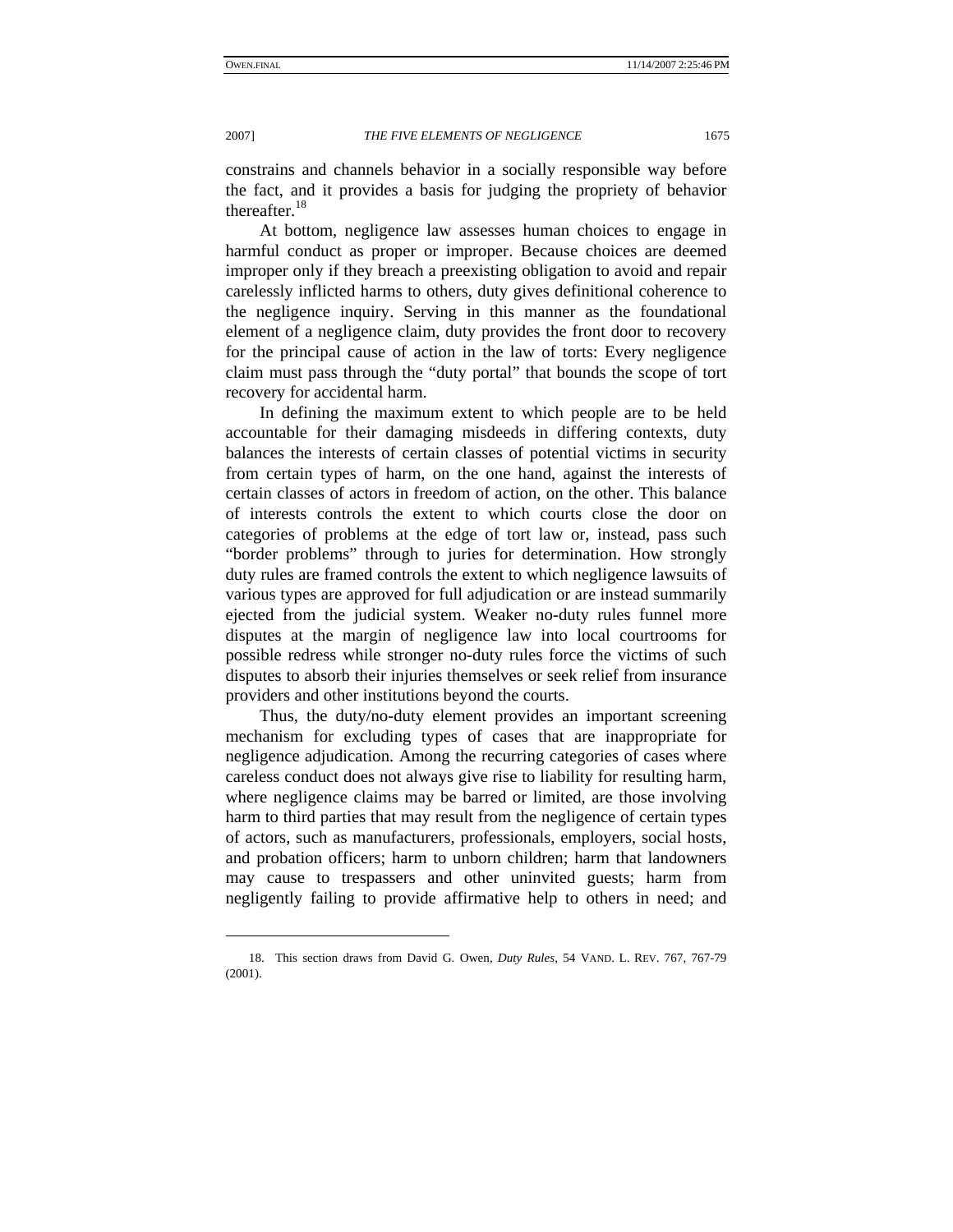harm that negligence may cause to nonphysical interests, especially emotional harm and pure economic loss. In situations such as these, where the appropriateness of allowing recovery under normal principles of negligence depends upon conflicting values and policies, courts recognize the importance of duty's threshold, gatekeeper role.

Why the law should ever deny recovery for negligently inflicted harm, why it should not always provide a remedy for persons injured by unreasonable acts or omissions of others, is best revealed by example. A social host may imprudently serve an adult guest too much alcohol before the guest attempts to drive home, yet courts (and legislatures) have concluded that legal responsibility, as a matter of policy, should be borne alone by the intoxicated guest who drives the car. In another situation, a jury might or might not consider it "negligent" for a checkcasher or fast-food restaurant employee to fail to surrender money demanded by a gunman threatening a hostage, but courts can probably best decide on a category basis whether the property interests of enterprises, and society's interests in discouraging hostage taking, should or should not be subordinated to the safety interests of the hostages. As a final example, whether a passerby should be held accountable for negligently failing to help a needy stranger, while clear perhaps to theologians, classically illustrates the kind of complex policy decision that courts in negligence cases, through duty rules, normally choose to exclude from jury consideration. Harm in all such cases is clearly foreseeable, but the kinds of choices among fundamental values and policies lurking within these special types of cases suggest that courts might reasonably determine—as a matter of legal principle, without input from a jury—that defendants in such situations should be categorically exempt from the normal reach of the law of negligence. The element of duty, which draws upon a deep reservoir of fairness, justice, and social policy, provides just this type of judicial tool.

# 2. BREACH

The second element of the tort of negligence is the misconduct itself, the defendant's improper act or omission. Normally referred to as the defendant's *breach* of duty, this element implies the preexistence of a standard of proper behavior to avoid imposing undue risks of harm to other persons and their property, which circles back to duty. In early law, the standard of care imposed on one person for the protection of another depended heavily on the formal relationship between the parties, such as innkeeper-guest, doctor-patient, and the like. As society grew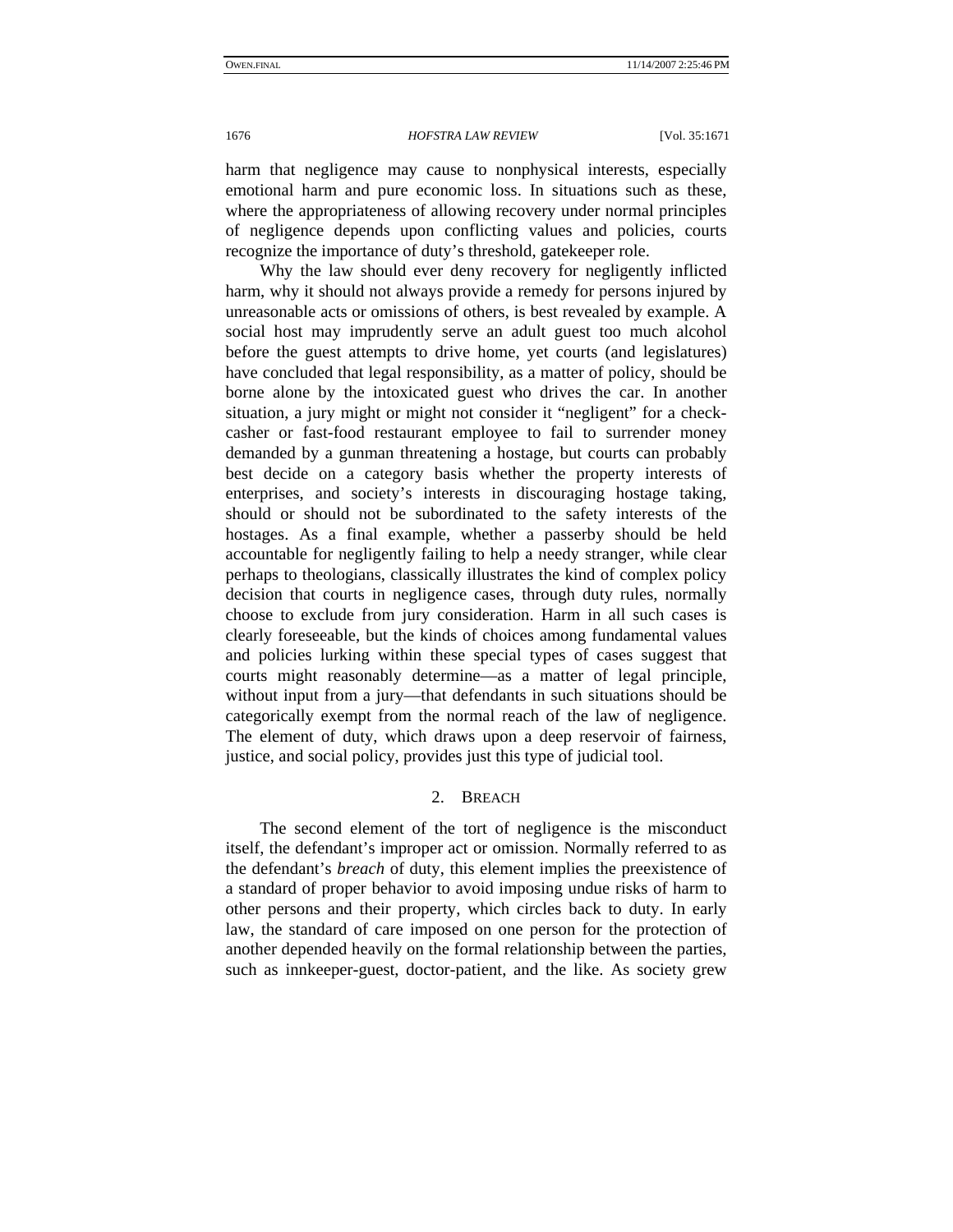#### 2007] *THE FIVE ELEMENTS OF NEGLIGENCE* 1677

more complex, a general standard of care became necessary to govern the conduct of persons and enterprises who unavoidably impose risks of injury every day on other persons, often strangers, on highways or wherever. And so negligence law developed a standard for defining and assessing proper behavior in a crowded world where everyone must move around to function, where occasional collisions are inevitable.

While the standard of care must be adjusted for certain special relationships, as classically was the norm, modern negligence law imposes a duty on most persons in most situations to act with *reasonable* care, often referred to as "due care," for the safety of others and themselves. A person who acts carelessly—*un*reasonably, without *due* care—*breaches* the duty of care, and such conduct is characterized as "negligent." And so, within the *tort* of negligence (which we might label Negligence with a capital "N"), the second *element* is negligent action or inaction, often referred to simply as "negligence" (which we might label negligence with a lower case "n").

To assess what type and amount of care is reasonable in particular circumstances, negligence law turns to the standard of "a reasonable prudent person" and asks how such a person would behave in a particular situation, in pursuing his or her own objectives, to avoid harming others in the process.<sup>19</sup> By defining the standard of proper behavior in terms of a mythical prudent person, the law thus sets up an *objective* standard against which to measure a defendant's conduct. That is, to determine whether a defendant's choices and conduct that led to accidental injury were negligent or non-negligent does not depend so much on the defendant's personal efforts to be careful, which is a subjective question about which negligence law generally is not concerned. Instead, in determining breach, negligence law normally compares the defendant's conduct to an external standard of good behavior, an "objective" standard, measured by how a reasonable, prudent person would have acted in the circumstances with respect to imposing risks on others.<sup>20</sup> While most adults are measured by the reasonable person standard, children and persons with physical disabilities are held to a standard of behavior reasonable for similar persons with such characteristics. Yet persons with greater than normal

 <sup>19.</sup> Henry T. Terry, *Negligence*, 29 HARV. L. REV. 40, 41 (1915) ("[N]egligence is doing what a reasonable and prudent man would not have done or not doing what such a man would have done.").

 <sup>20.</sup> OLIVER WENDELL HOLMES, JR., THE COMMON LAW 108-10 (1881).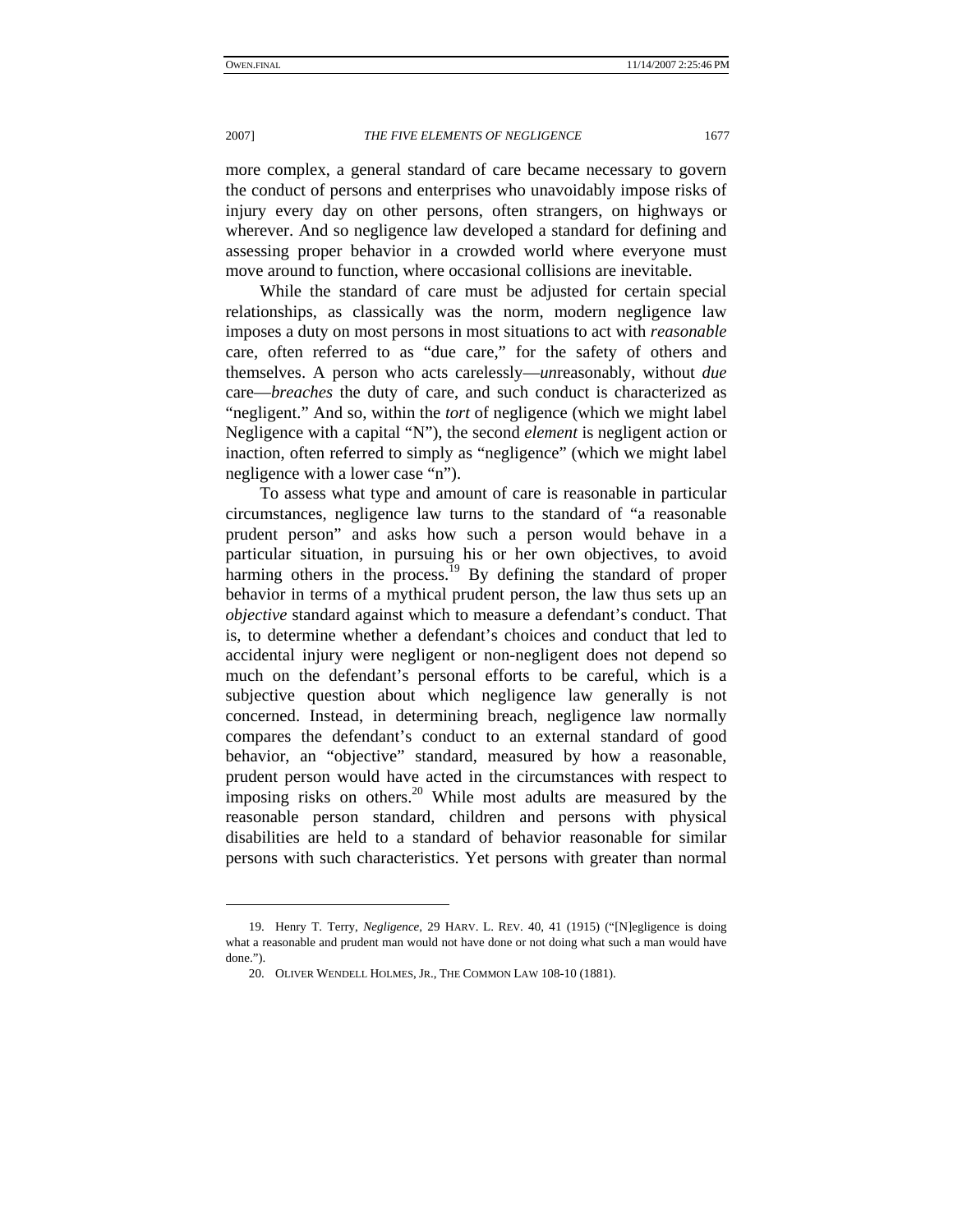skills and learning, like doctors and race car drivers, must exercise the greater skills they actually or reasonably should possess.

Applying an objective, reasonable-person standard of behavior to complex situations requires considered thought. If the actor and the victim have some type of established relationship, such as teacherstudent, doctor-patient, or possibly even friend-friend, custom and experience often provide a strong guide to the kinds of rights and responsibilities that flow between the parties. Even in many strangerstranger interactions, such as drivers on the highway, custom establishes certain norms of behavior that define how people in those situations reasonably should act. So, drivers in New York are expected to stay on the right side of the road, whereas drivers in London are expected to stay on the left. And drivers in both cities are expected to stay far enough behind other vehicles to be able to stop, when the front car stops, to avoid a collision. But often people must act without clearly established norms of proper behavior, and there the law has turned from grounding the norm of good behavior on people's customary expectations of how others should act in that situation, to a principle of reason based on social utility.

When an actor's choice of action (such as walking fast on a crowded sidewalk to get to an important appointment), involves a risk of harm to others (such as colliding with other walkers), then the propriety of the action (fast walking) may be determined by weighing the value of the actor's goal (being on time for the appointment) against the risk of harm the actor's conduct imposes on others (the likelihood of collision and the degree of harm it may entail). If the act is likely to achieve a good for the actor (and others) that is greater than any harm foreseeably risked to the security (safety) of potential victims, discounted by the likelihood that the act will cause the harm, then it is justifiable in terms of social utility (and economic efficiency). Assessing responsibility for harm in this manner thus evaluates the quality of an act by the extent to which the act is calculated to affect the net aggregate welfare of everyone in society, including most particularly the actor and potential victims. Such a balancing of interests accords equal value to the interests of all sidewalk users in both freedom of action and security. This type of risk-benefit (or "cost-benefit") approach for evaluating risky conduct has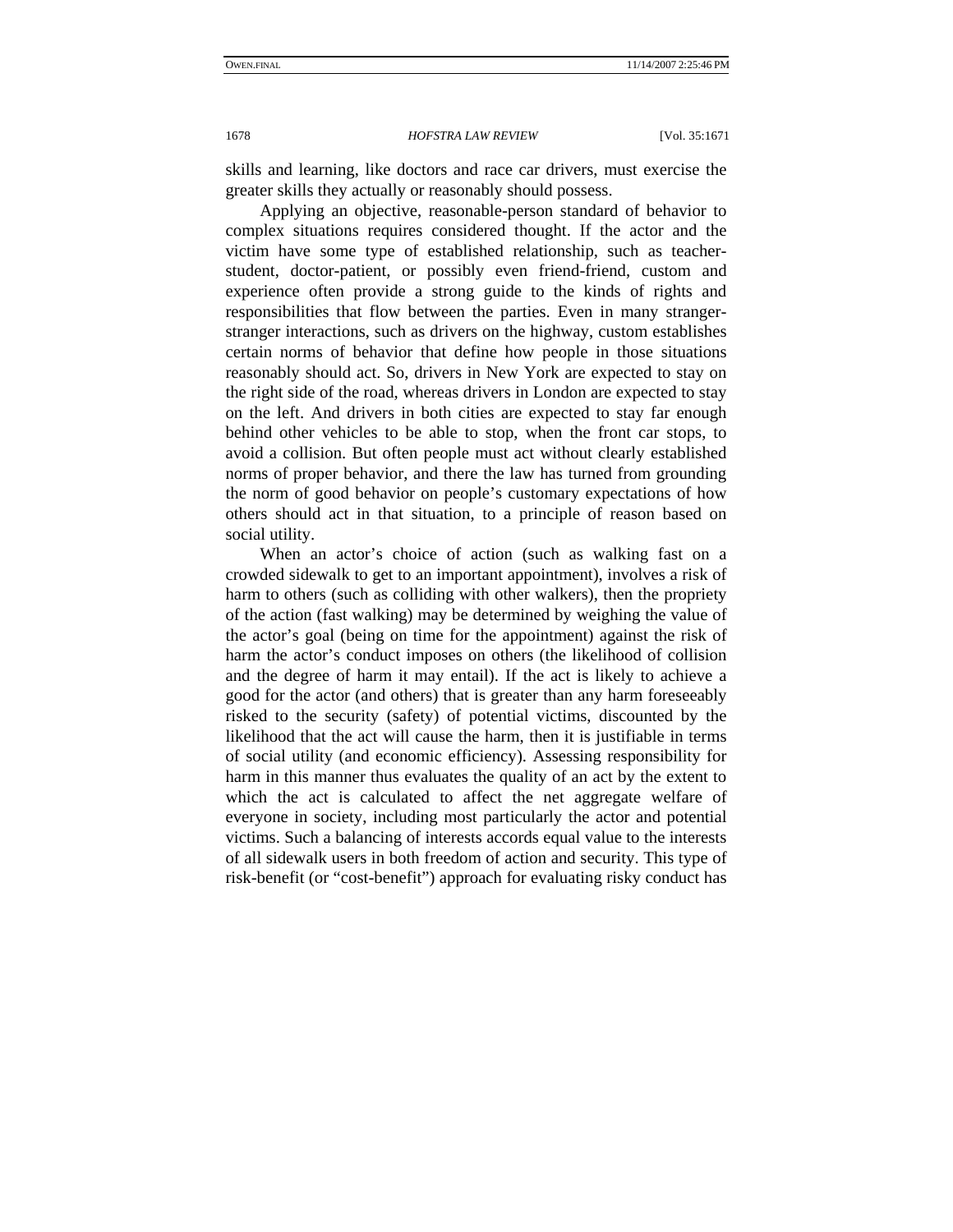2007] *THE FIVE ELEMENTS OF NEGLIGENCE* 1679

moral roots in the Kantian ideal of equal freedom, and it also is supported by principles of utility and efficiency. $21$ 

Judge Learned Hand applied this type of "calculus-of-risk" approach for judging the quality of choices in the celebrated  $B < P \times L$ formula for negligence described in *United States v. Carroll Towing Co.*22 The "Hand formula" often is perceived as providing an economic model of negligence law,  $^{23}$  and to a large extent it does. At least as important to negligence theory, however, is that interest balancing of this type rewards actors for according the interests of other persons equal consideration to their own, which tends to minimize waste, maximize society's scarce resources, and so generally to advance the public good.

Finally, powerful though the Hand formula may be for making rational decisions and judging those decisions, it must be recognized that this evaluative approach to the social rationality of choice properly plays only a default role in judging harmful behavior as negligent or nonnegligent. That is, while a Hand formula analysis often helpfully illuminates the inquiry, this analytic method is properly determinative of negligence only when customs, expectations, property and other rights, and moral precepts fail to provide firm guidance on how people in particular situations should behave. $^{24}$ 

#### 3. CAUSE IN FACT

Few problems are more intriguing, with solutions more illusive, than causation—the causes and effects of molecular actions, biologic activity, and human choices to act and refrain from acting in certain ways. "The attraction of causes is as magnetic for people as flames are for insects, and it is frequently as deadly."<sup>25</sup>

<sup>21.</sup> *See* David G. Owen, *Philosophical Foundations of Fault in Tort Law*, *in* PHILOSOPHICAL FOUNDATIONS OF TORT LAW 201 (David G. Owen ed., 1995).

 <sup>22. 159</sup> F.2d 169, 173 (2d Cir. 1947) (expressing the concept, in algebraic terms, as negligence being implied if  $B < P \times I$ , where B is the burden or cost of avoiding accidental loss, P is the increase in probability of loss if B is not undertaken, and L is the probable magnitude or cost of such loss).

 <sup>23.</sup> The classic explanation is Richard A. Posner, *A Theory of Negligence*, 1 J. LEGAL STUD. 29 (1972).

 <sup>24.</sup> Skeptics of social utility find little use for cost-benefit analysis, even in a default role. *See, e.g.*, Richard W. Wright, *Hand, Posner, and the Myth of the "Hand Formula*,*"* 4 THEORETICAL INQUIRIES L. 145 (2003).

 <sup>25.</sup> Leon Green, *Strict Liability Under Sections 402A and 402B: A Decade of Litigation*, 54 TEX. L. REV. 1185, 1208 (1976).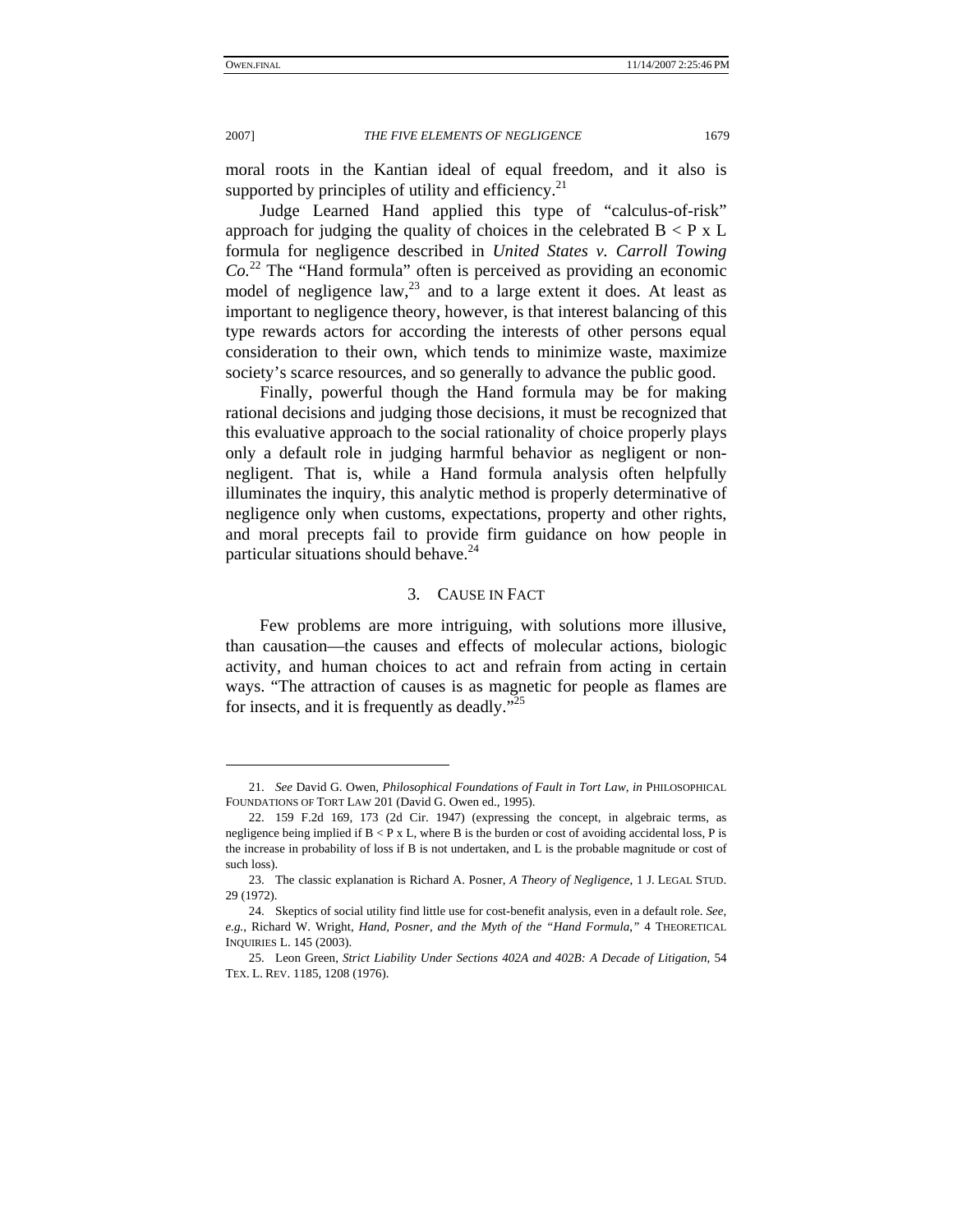#### 1680 *HOFSTRA LAW REVIEW* [Vol. 35:1671

Before negligence law assigns responsibility to a defendant for a plaintiff's harm, it demands that the plaintiff establish a cause-and-effect relationship between the negligence and the harm. Causation thus provides the central negligence element that links the defendant's wrong to the plaintiff's harm. Thousands of people every day are injured or killed in car collisions, slip-and-fall accidents, and myriad other kinds of accidents. While many such incidents are attributable to the negligence of one or more persons, many others result from simple bad luck or the careless behavior of victims themselves. Negligence law allows an accident victim to recover damages only if the defendant was at least partially to blame for causing the accident.<sup>26</sup> The element of "cause in fact" (or "factual cause") thus may be described as the actual connection between a defendant's negligence and the plaintiff's harm.

To prove causation, it does not suffice for the plaintiff to show merely that the defendant's *conduct* caused the harm; the plaintiff must further link his or her damage to the defendant's *negligence*, the aspect of the conduct that breached a duty to the plaintiff. So, if a person steps off a curb into a roadway and is hit by a car driven negligently too fast, the pedestrian in a negligence suit against the driver must show not only that the defendant's car hit him or her, and that the defendant was driving negligently, but also that it was the *excess speed that amounted to the negligence* that actually caused the harm. If, instead, the evidence reveals that the driver probably would have hit the pedestrian anyway, even if the car had been operated at a reasonable rate of speed, then the accident was caused only by the driver's conduct, not by the negligent aspect of the conduct which was merely incidental to the accidental harm. $27$ 

The speeding-car-striking-pedestrian example illustrates the basic causation standard, the "but-for" test, which requires that a defendant's negligence be a *sine qua non* of the plaintiff's harm, a necessary antecedent without which the harm would not have occurred. Put otherwise, the defendant's negligence is a cause of the plaintiff's harm if the harm would not have occurred *but for* the defendant's negligence.

 <sup>26.</sup> Under principles of comparative negligence, most states reduce a victim's damages proportionate to his or her own negligence that combined with the defendant's negligence to cause the accident, and many bar recovery altogether if the accident was mostly (or in some states equally) the victim's fault. *See* DOBBS, *supra* note 13, § 201, at 503.

<sup>27.</sup> *See, e.g.*, Perkins v. Tex. & New Orleans R.R. Co., 147 So. 2d 646, 648 (La. 1962) (In a collision with a car, a train's excessive speed was a cause in fact "in bringing about the collision if the collision would not have occurred without it. On the other hand, if the collision would have occurred irrespective of such negligence, then it was not" a cause in fact of the harm.).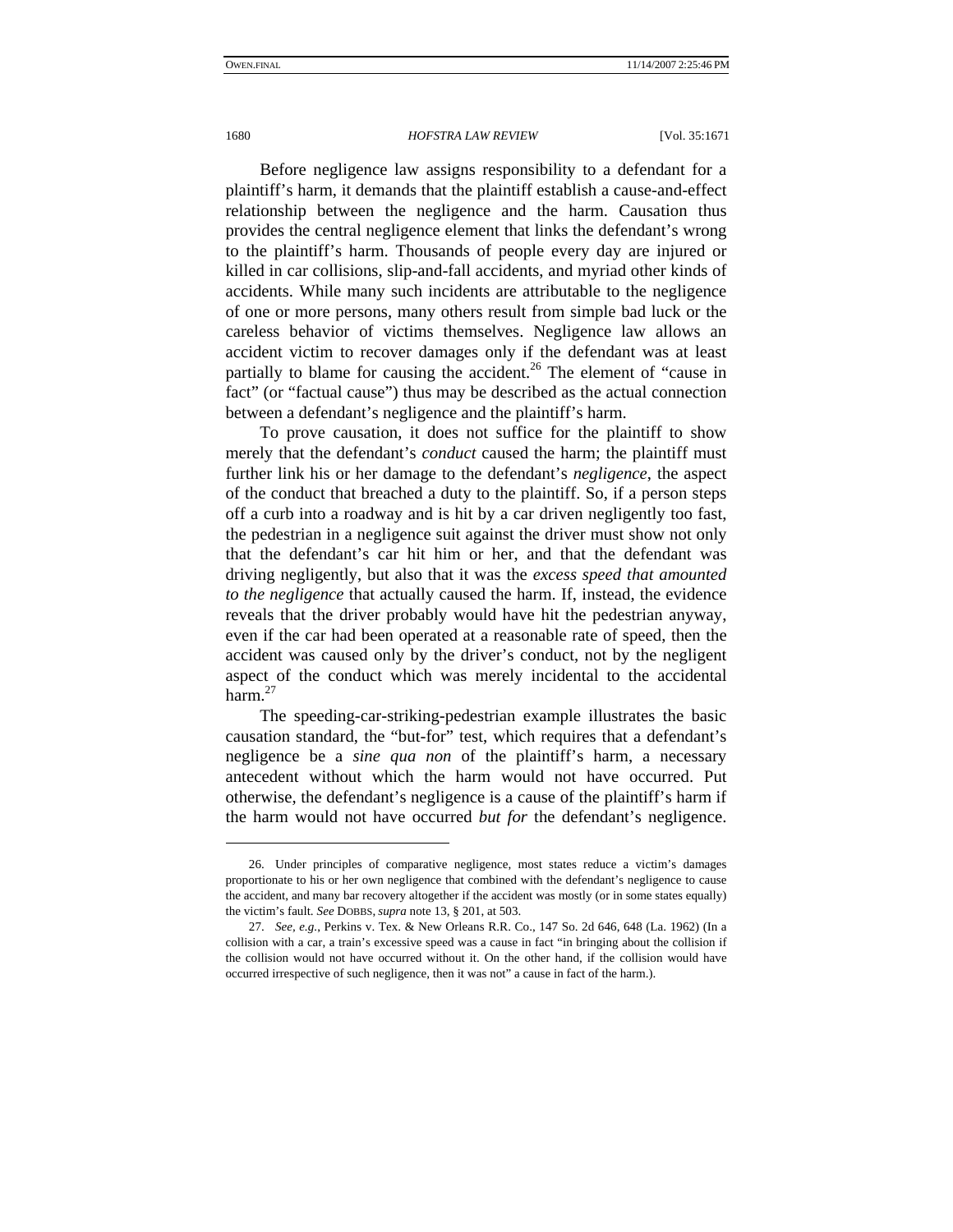#### 2007] *THE FIVE ELEMENTS OF NEGLIGENCE* 1681

Though California has reformulated the but-for test in "substantial factor" terms,<sup>28</sup> most states reserve the substantial factor test for situations where multiple events combine to cause an injury that would have occurred even if one of them were removed. For example, two defendants, acting independently, might each negligently set separate fires that eventually merge and burn down the plaintiff's house. In such cases, although the house would have burned down anyway if only one defendant had negligently set a fire, the negligence of each defendant is considered a cause in fact of the plaintiff's damage so long as it was a substantial factor in producing it. $^{29}$ 

While a plaintiff normally must prove causation, the burden of proof on this element may shift to two or more defendants in certain special situations. Assume that three people are hunting quail, that two negligently fire shotguns in the direction of the third, that a pellet from one gun hits the third hunter, the plaintiff, but that the plaintiff cannot establish from which gun the pellet came.<sup>30</sup> In this special situation, where the plaintiff cannot prove which of the defendants' similar acts of negligence caused the harm, both defendants may be subject to liability unless one is able to prove that he or she did not cause the injury.<sup>31</sup>

#### 4. PROXIMATE CAUSE

Proximate cause, though linked to cause in fact, is a separate element unto itself.<sup>32</sup> The issue usually called "proximate cause" is very different from the issue of factual causation, the element just examined. Presupposing some factual connection between a defendant's breach of duty and the plaintiff's injury, proximate cause addresses instead the question of whether in logic, fairness, policy, and practicality, the defendant ought to be held legally accountable for the plaintiff's harm that in some manner is "remote" from the defendant's breach. Proximate cause might thus be defined, if somewhat tautologically, as a reasonably close connection between a defendant's wrong and the plaintiff's injury, a connection that is not remote. More broadly, proximate cause is a

<sup>28.</sup> *See* Mitchell v. Gonzales, 819 P.2d 872, 876-79 (Cal. 1991).

 <sup>29.</sup> The classic case is *Anderson v. Minneapolis, St. P. & S. S. M. Ry. Co.*, 179 N.W. 45 (Minn. 1920) (involving one fire from a negligent origin and one from an uncertain origin).

 <sup>30.</sup> The classic case is *Summers v. Tice*, 199 P.2d 1 (Cal. 1948).

 <sup>31.</sup> RESTATEMENT (THIRD) OF TORTS: LIABILITY FOR PHYSICAL AND EMOTIONAL HARM § 28(b) (Tentative Draft No. 5 2007).

 <sup>32.</sup> This section draws from DAVID G. OWEN, PRODUCTS LIABILITY LAW ch. 12 (2d ed. forthcoming 2008).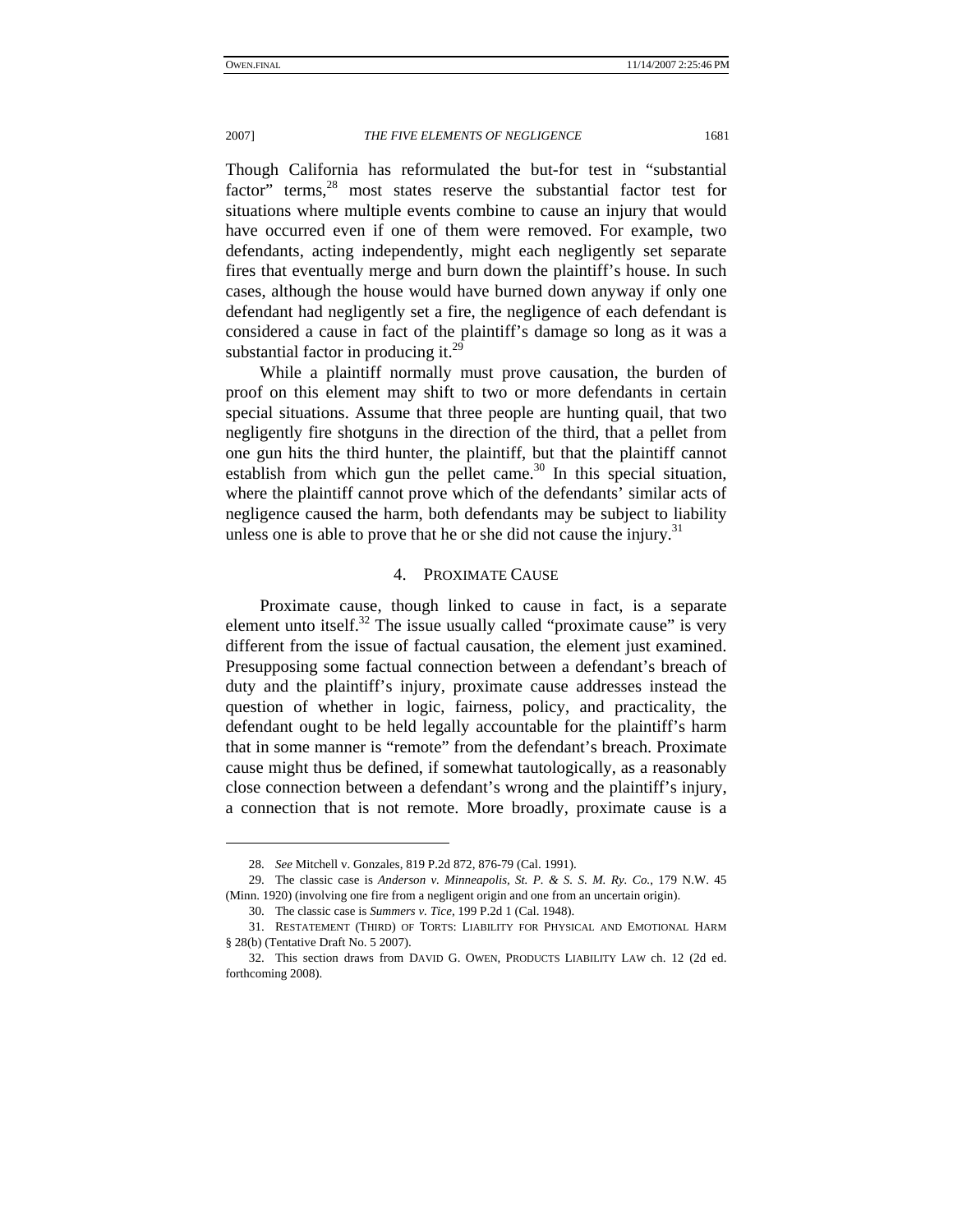doctrine that serves to limit a tortfeasor's responsibility to the consequences of risks viewed fairly as arising from the wrong. Because "[i]t is always to be determined on the facts of each case upon mixed considerations of logic, common sense, justice, policy and precedent,"33 proximate cause is an "elusive butterfly"34 that e'er evades a net of rules. $35$ 

Quite like duty, proximate cause provides a broad fairness cauldron into which many factual and legal issues are thrown and mixed together. Yet, while traditionally referred to as "legal cause" (in an effort to distinguish it from factual cause), proximate cause is an issue of "fact" for resolution by a jury. Whereas courts determine duty according to policy factors applicable to whole categories of actors in recurring situations, juries determine proximate cause according to fairness facts unique to every case.

Proximate cause goes by a variety of names. Some courts still use the "legal cause" term just mentioned, left over from the *Second Restatement*'s confusing umbrella term referring broadly to factual and proximate cause alike. As for umbrella terms, "proximate cause" itself is often used to describe both causal issues, factual and proximate alike, as commonly are the terms "cause" and "causation," words that more comfortably describe cause in fact alone. This terminological confusion means, of course, that a lawyer reading judicial decisions discussing "proximate cause" (and certainly "causation") needs to be on guard for the possibility that the court actually may be addressing the issue of cause in *fact*, not proximate cause at all. In an effort to reduce confusion, the *Restatement (Third) of Torts* replaces the "proximate cause" appellation with "scope of liability."<sup>36</sup> By whatever name, proximate cause is an elemental requirement of every negligence claim.

Because proximate cause is little more than a swirling maelstrom of policy, practicality, and case-specific fairness considerations—rather than a meaningful set of rules or even principles—it would seem incapable of being subjected to rational "testing." Yet, lawyers, courts, and juries invariably seek guidance in unraveling the mysteries of this

-

 <sup>33. 1</sup> THOMAS ATKINS STREET, FOUNDATIONS OF LEGAL LIABILITY 110 (1906).

 <sup>34.</sup> Accordini v. Security Cent., Inc., 320 S.E.2d 713, 714 (S.C. Ct. App. 1984) (Sanders,  $C.1$ 

 <sup>35. &</sup>quot;Proximate cause cannot be reduced to absolute rules." W. PAGE KEETON, DAN B. DOBBS, ROBERT E. KEETON & DAVID G. OWEN, PROSSER AND KEETON ON THE LAW OF TORTS § 39, at 279 (5th ed. 1984).

 <sup>36.</sup> See RESTATEMENT (THIRD) OF TORTS: LIABILITY FOR PHYSICAL HARM ch. 6, "Scope of Liability (Proximate Cause)," and § 29 cmt. b, at 604 (Proposed Final Draft No. 1 2005).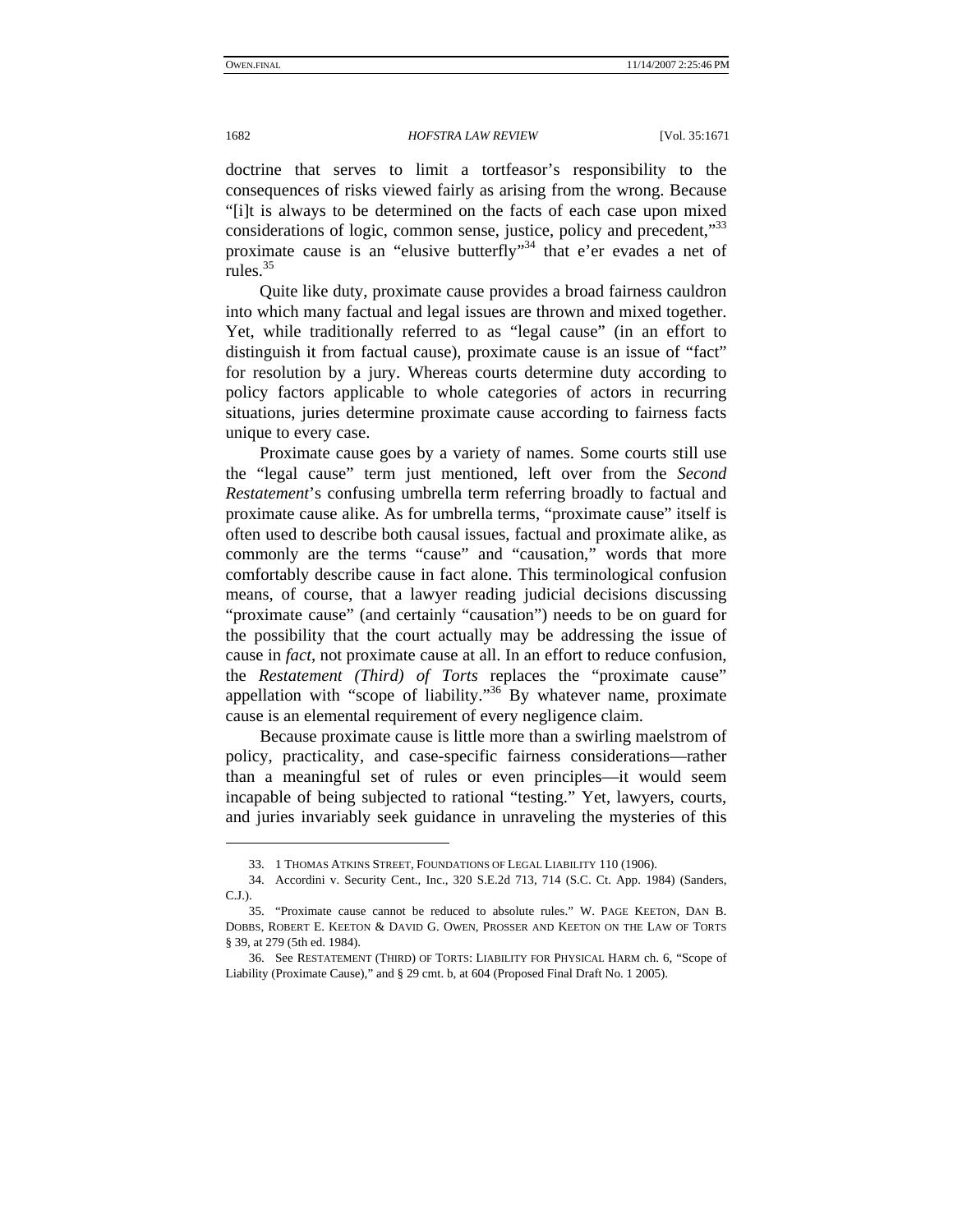### 2007] *THE FIVE ELEMENTS OF NEGLIGENCE* 1683

perplexing doctrine, which has led to an eternal search for a proper "test" for deciding whether a plaintiff's injury in any particular case was a proximate result of the defendant's wrong. Over the years, courts have applied a number of tests that still sometimes inform judicial decisions, at least to some extent. A prominent early test turned on whether a harmful result was a "direct consequence" of the defendant's negligence. Under this test, a cause is proximate which, in natural and continuous sequence, unbroken by any efficient, intervening cause, produces the plaintiff's harm. $37$ 

Today, the concept of "foreseeability," in one formulation or another, is the cornerstone of proximate cause.<sup>38</sup> Under this "test," the responsibility of an actor for the consequences of wrongful action is limited by principles of reasonable "foreseeability." This outer boundary of tortious responsibility seeks to prevent actors from being held liable for consequences that fall outside the scope of their wrongdoing, beyond their moral accountability. The idea here is that responsibility for consequences should be based on the quality of an actor's choices that led to the consequences. The moral fiber of such choices is gauged by consequences the actor should have contemplated as plausible eventualities at the time the choice was made. If some other, "unforeseeable," consequence eventuates from a chosen action, the fact that it lies outside the bundle of consequences the actor reasonably should have contemplated means that it probably did not inform the actor's deliberations and choice. There thus is no substantial moral connection between a person's actions and their consequences that are unforeseeable. So, in evaluating the moral quality of an actor's choice, only foreseeable consequences of the choice may fairly be considered.<sup>39</sup> This is a moral justification for bounding the law of torts by the foreseeable scope of risk.

Defendants are protected from the remote consequences of their negligence in two general types of cases. In the first, the consequences

 <sup>37.</sup> The classic case applying this approach is In re *Polemis & Furness, Withy & Co., Ltd.*, [1921] 3 K.B. 560. An important early variant of the direct-consequences formulation was the "natural and probable consequences" test.

 <sup>38.</sup> The classic cases are *Palsgraf v. Long Island R. R. Co.*, 162 N.E. 99 (1928) (majority opinion by Cardozo, C.J.), and *Overseas Tankship (U.K.) Ltd. v. Morts Dock & Eng'g Co.* ("Wagon Mound No. 1"), [1961] A.C. 388 (P.C.) (appeal taken from N.S.W.) (opinion by Viscount Simonds).

<sup>39.</sup> *See* Owen, *supra* note 21, at 201, 226-27. *But see* Tony Honoré, *Responsibility and Luck: The Moral Basis of Strict Liability*, 104 L.Q. REV. 530 (1988) (offering a theory of strict accountability for causing harm called "outcome responsibility").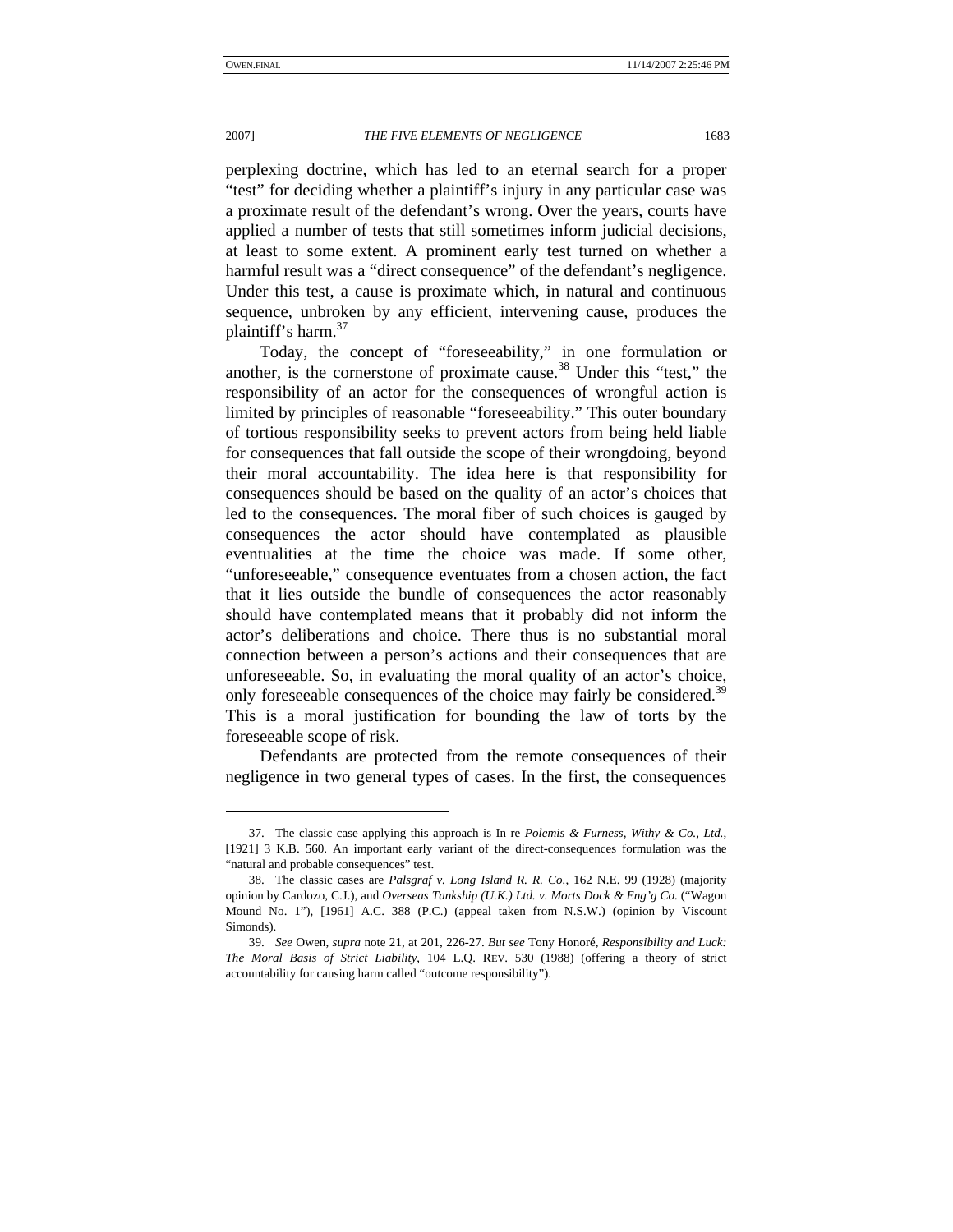of a defendant's negligence appear simply too attenuated, perhaps too bizarre, even in retrospect—"too cockeyed and far-fetched."<sup>40</sup> So, if the plaintiff is injured in a fall from slipping on the vomit of a friend who was nauseated by a smelly plate of shrimp, the injurious consequences may simply seem too far outside the foreseeable risks of serving foul food to hold the restaurateur responsible for the plaintiff's harm.<sup>41</sup>

A second situation in which the connection between a defendant's breach of duty and the plaintiff's harm may appear tenuous or "remote" is where some person or force, other than the plaintiff or defendant, intervenes between the defendant's negligence and the harm. After the consequences of the defendant's negligence are let loose, some third party may come along and deliberately convert those consequences into an instrument of harm. For example, a railroad's negligence may cause a tank car to derail so that gasoline streams throughout a town. Thereafter, a person may throw a match into the gasoline, for the purpose of setting a fire, which may cause the fumes to explode and cause an injury.<sup>42</sup> Such egregious misconduct by a third party, that combines with, but grossly distorts, the natural consequences of the defendant's negligence in a manner that harms the plaintiff, raises a question of whether the third party's conduct in fairness should relieve the defendant of responsibility for the harm for which its negligence was, at least in part, causally responsible.

The question in such intervening cause cases is whether the third party's conduct, intervening upon a set of risks created by the defendant's negligence, distances the defendant so far from the plaintiff's harm that the defendant's misconduct should be considered legally "remote" and, hence, no longer a "proximate" cause of the plaintiff's harm. Stated another way, the issue in cases of this type is whether the third party's conduct so dominates the consequences of the defendant's negligence as to trivialize the defendant's role in causing the plaintiff's harm, such that the defendant fairly should be relieved of all responsibility. If a jury or court concludes that such an "intervening" force or cause was so significant that it "breaks the chain" of proximate causation, the intervening cause of the third party is termed

-

<sup>40.</sup> *See* William L. Prosser, *Palsgraf Revisited*, 52 MICH. L. REV. 1, 19 (1953) (citation omitted).

<sup>41.</sup> *See* Crankshaw v. Piedmont Driving Club, 156 S.E.2d 208, 209-10 (Ga. Ct. App. 1967).

<sup>42.</sup> *See* Watson v. Ky. & Ind. Bridge & R. Co., 126 S.W. 146, 150-51 (Ky. Ct. App. 1910) (remanding because third party's purpose was unclear).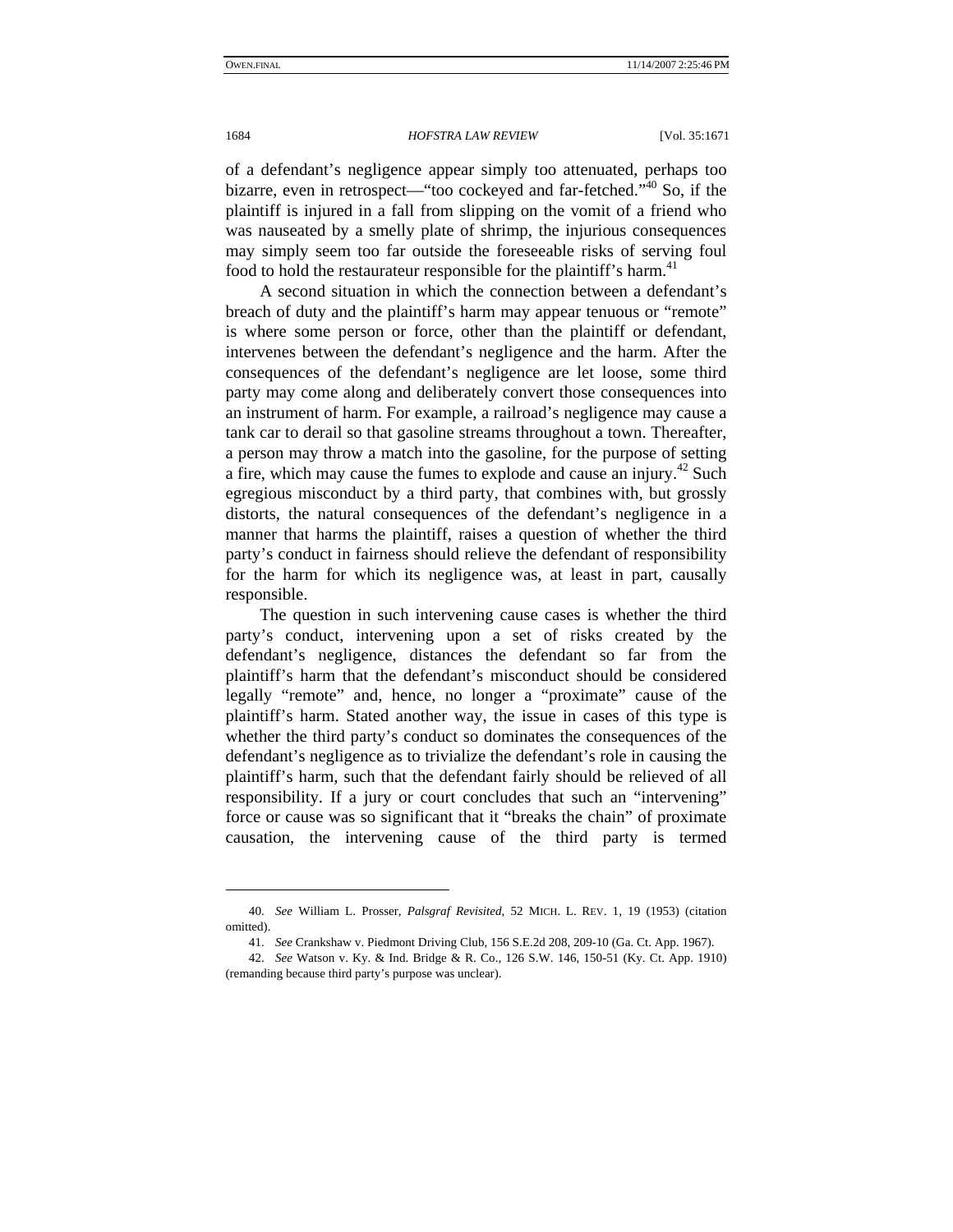2007] *THE FIVE ELEMENTS OF NEGLIGENCE* 1685

"superseding" and the defendant is insulated from *all* responsibility for the harm.<sup>43</sup>

In both these situations—where the consequences of a defendant's negligence appear tenuous and bizarre, and where a third party's intervening misconduct may dwarf the defendant's conduct into moral insignificance—courts almost universally turn to a standard "test" for proximate cause: *foreseeability*. As with proximate cause more generally, foreseeability provides little real guidance in most cases, even when enriched a bit as "reasonably foreseeable," or "scope of (foreseeable) risk." Nevertheless, most courts seem perfectly content with using foreseeability as the polestar for determining whether a defendant should be held responsible for consequences of his or her negligence that somehow are remote.

## 5. HARM

The last element of a negligence claim is harm, the damage a plaintiff suffers as a proximate result of a defendant's breach of duty.<sup>44</sup> Requiring a defendant to compensate the plaintiff for harm improperly inflicted by the defendant is the underlying, restitutionary (and deterrent) objective of the negligence cause of action. That is, as much as money damages can do so, the law requires a negligent tortfeasor to restore what the plaintiff lost as a proximate result of the defendant's wrong.

The interest normally protected by the law of negligence is freedom from improperly inflicted *physical* harm, including physical injury, death, and property damage.45 This means that negligence law normally does *not* protect plaintiffs against the risk of "pure" economic loss (such as lost wages, a lost contract, or lost profits) where the plaintiff does not

 <sup>43.</sup> A few courts have concluded that the bluntness of superseding cause, relieving a defendant of all liability, is outmoded in a comparative fault world and so should be abolished. *See, e.g.*, Barry v. Quality Steel Prods., Inc., 820 A.2d 258, 270-71 (Conn. 2003); *accord* RESTATEMENT (THIRD) OF TORTS: LIABILITY FOR PHYSICAL HARM § 34 cmt. c, at 679 (Proposed Final Draft No. 1 2005).

 <sup>44. &</sup>quot;Some of the most intriguing brain teasers in tort law involve the valuation of damages for harm arising from wrongfully inflicted injury to person or property." David A. Fischer, *Successive Causes and the Enigma of Duplicated Harm*, 66 TENN. L. REV. 1127, 1127 (1999).

 <sup>45. &</sup>quot;'Physical harm' means the physical impairment of the human body ('bodily harm') or of real property or tangible personal property ('property damage'). Bodily harm includes physical injury, illness, disease, and death." RESTATEMENT (THIRD) OF TORTS: LIABILITY FOR PHYSICAL AND EMOTIONAL HARM § 4 (Tentative Draft No. 5 2007). Punitive damages are sometimes awarded when a defendant's actions are not merely negligent but intentionally harmful or reckless, to punish and deter such gross misconduct, but such damages are formally noncompensatory.